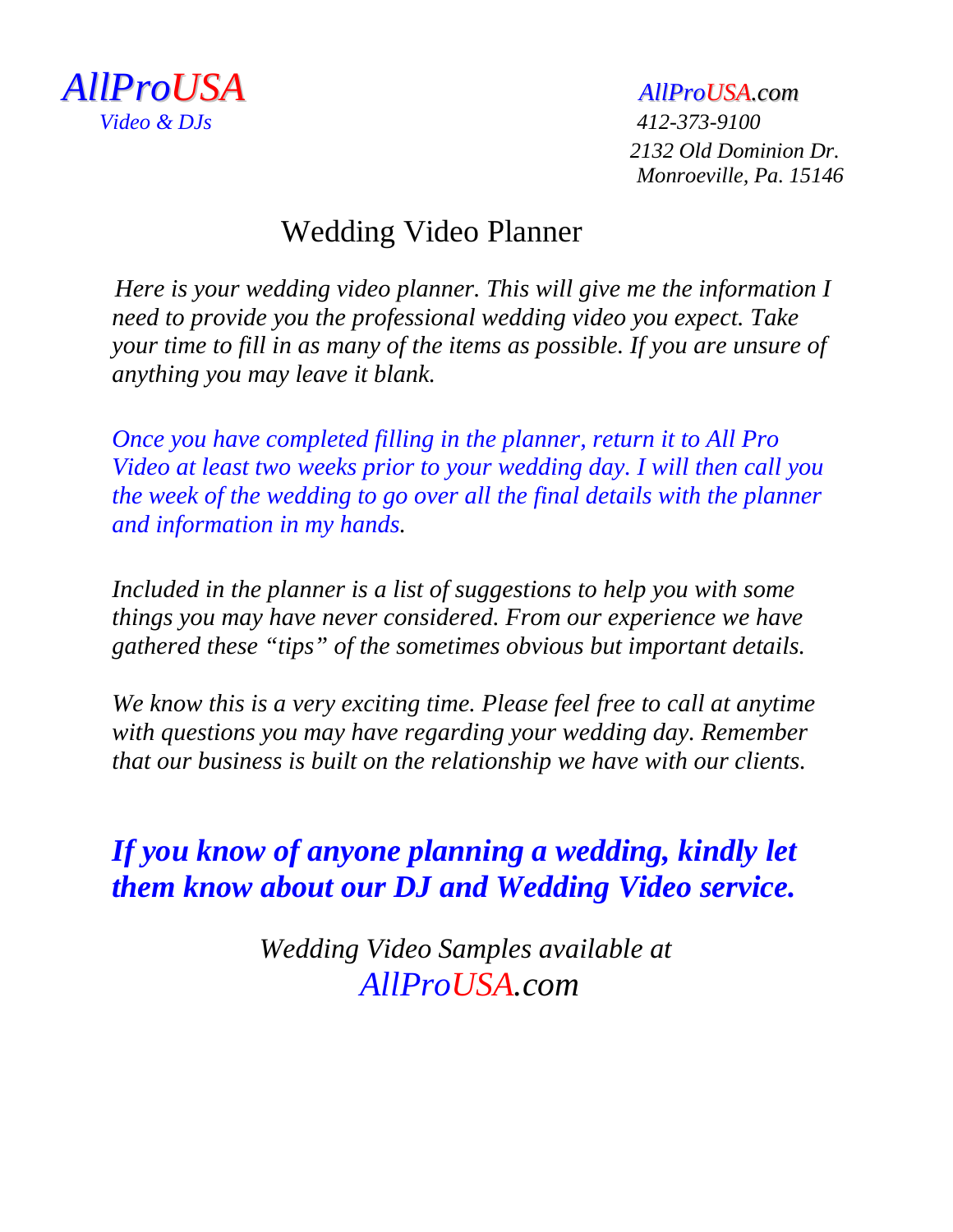| <b>ALLPROUSA</b><br>Wedding Video Planner - Page One                                                  |  | <b>SAVE</b>  |  |  |
|-------------------------------------------------------------------------------------------------------|--|--------------|--|--|
|                                                                                                       |  | <b>PRINT</b> |  |  |
|                                                                                                       |  |              |  |  |
|                                                                                                       |  |              |  |  |
|                                                                                                       |  |              |  |  |
|                                                                                                       |  |              |  |  |
|                                                                                                       |  |              |  |  |
|                                                                                                       |  |              |  |  |
| Name of Person(s) presiding the Ceremony $\frac{1}{\sqrt{1-\frac{1}{n}}}\left\{ \frac{1}{n} \right\}$ |  |              |  |  |
|                                                                                                       |  |              |  |  |
| Other than Church Organ list any other instruments ______________________________                     |  |              |  |  |
|                                                                                                       |  |              |  |  |

| Approximate Number of Guests Expected ____________ |                                                                  |
|----------------------------------------------------|------------------------------------------------------------------|
|                                                    | Will the Video Cameraman (one or two persons) be invited to eat? |
| Reception Start Time                               | Reception End Time                                               |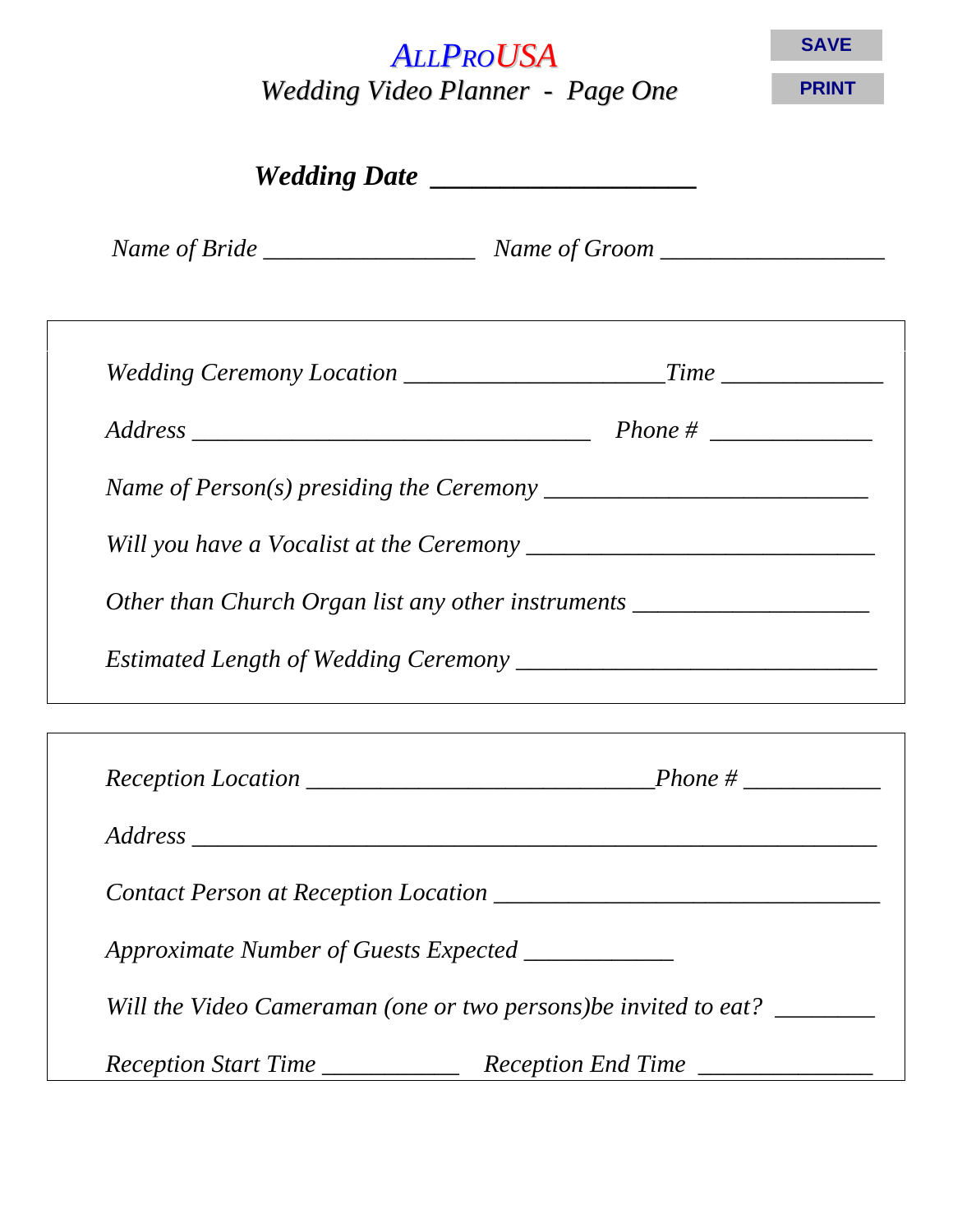# **ALLProUSA** Wedding Video Planner - Page Two

| <b>Bridesmaids</b>                                                                                                    | Groomsmen                                                                                                                                                                                    |
|-----------------------------------------------------------------------------------------------------------------------|----------------------------------------------------------------------------------------------------------------------------------------------------------------------------------------------|
|                                                                                                                       |                                                                                                                                                                                              |
| <u> 1990 - Johann Harry Harry Harry Harry Harry Harry Harry Harry Harry Harry Harry Harry Harry Harry Harry Harry</u> | <u> 1999 - Johann Harry Harry Harry Harry Harry Harry Harry Harry Harry Harry Harry Harry Harry Harry Harry Harry</u><br><u> 1999 - Johann John Harry, mars and deutscher Stadt (* 1950)</u> |
| <u> 2000 - Jan James James James James James James James James James James James James James James James James J</u>  | <u> 1980 - Johann John Harry, mars ar yn y brenin y brenin y brenin y brenin y brenin y brenin y brenin y brenin</u>                                                                         |
|                                                                                                                       | <u> 2000 - Jan James James James James James James James James James James James James James James James James J</u>                                                                         |
|                                                                                                                       |                                                                                                                                                                                              |
|                                                                                                                       |                                                                                                                                                                                              |
|                                                                                                                       |                                                                                                                                                                                              |
|                                                                                                                       |                                                                                                                                                                                              |
|                                                                                                                       |                                                                                                                                                                                              |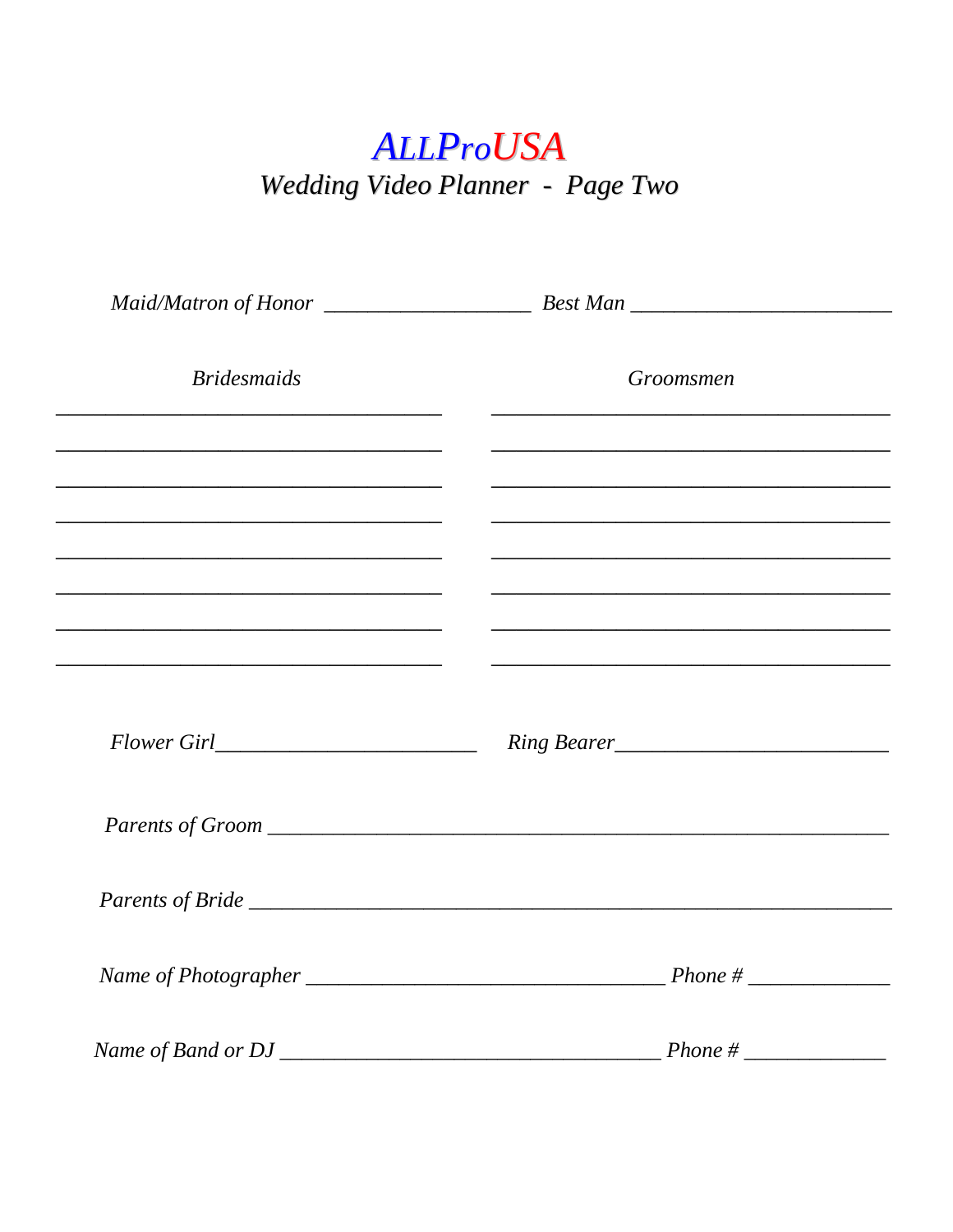## *ALLProUSA Wedding Video Planner - Page Three*

#### *Musical Selections for your Wedding Video*

*You may want to select a few songs that can be added to your wedding video. If you do not know what songs you want or do not care to select them, just leave this section blank and I will take care of it for you.*

*Keep in mind that most of the original music from your wedding ceremony and reception will be recorded live and used during the editing.*

*We will use music from CDs during limited portions of the editing. Examples of when CDs will be used include…*

> *Love Story Photos of Bride & Groom Pre wedding coverage at brides home Post ceremony coverage of Photo session Cocktails at the reception Wedding Highlights*

*In the following space write in the name of the song and artist you would like for each section of the video. Exact title and artist with correct spelling is essential!* 

| 5. Highlights (Best to use your wedding song) |
|-----------------------------------------------|
|                                               |

*6. Honeymoon Photos \_\_\_\_\_\_\_\_\_\_\_\_\_\_\_\_\_\_\_\_\_\_\_\_\_\_\_\_\_\_\_\_\_\_\_\_\_\_\_\_\_\_\_\_\_\_\_\_*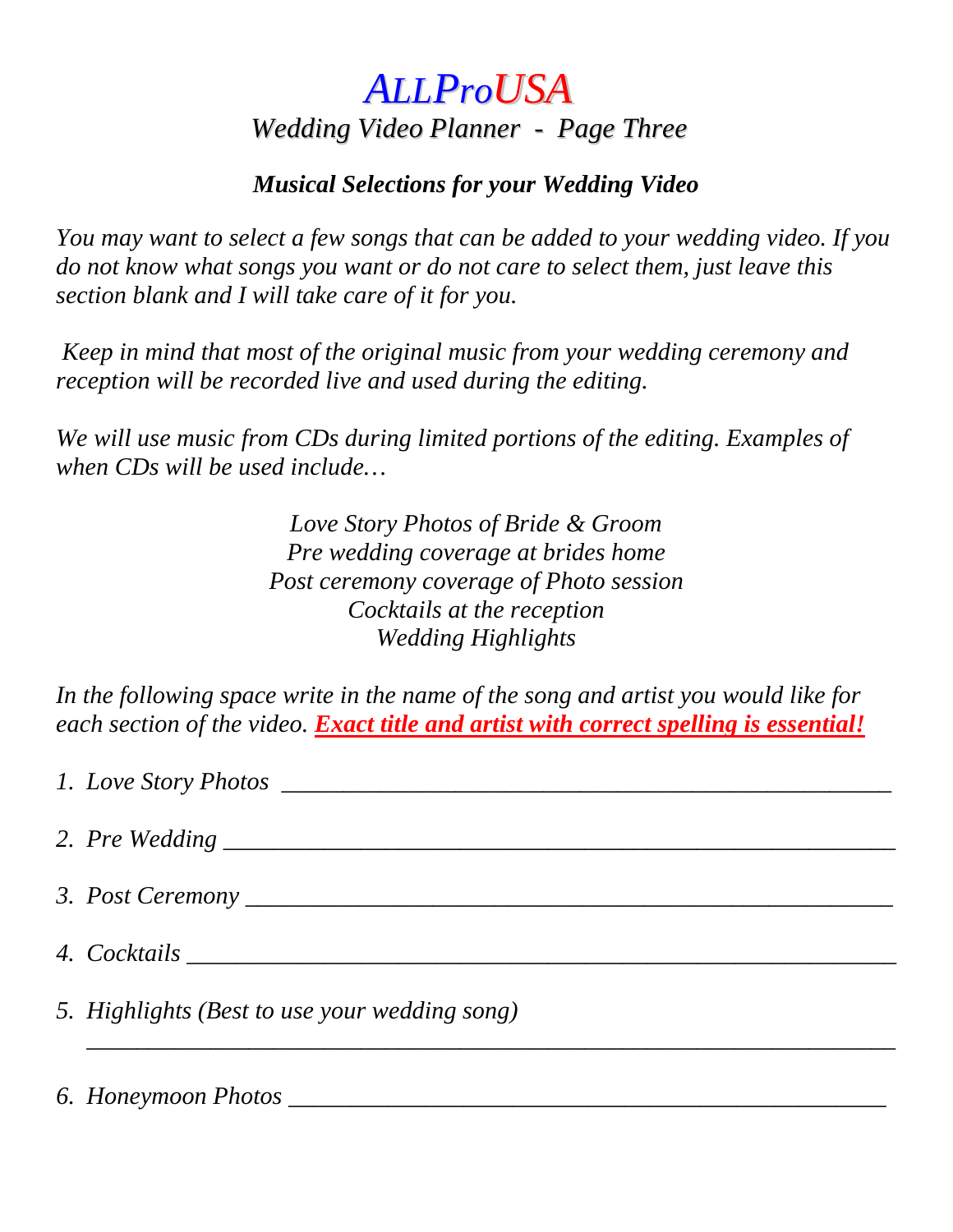# *ALLPROUSA*

*Wedding Video Planner - Page four*

### *Post Wedding Contact Information*

*Very Important, Please take time to fill in completely!*

| <b>Bride &amp; Groom Future Mailing Address</b> |                                                                                   |  |
|-------------------------------------------------|-----------------------------------------------------------------------------------|--|
|                                                 |                                                                                   |  |
|                                                 |                                                                                   |  |
|                                                 |                                                                                   |  |
|                                                 | Home Phone___________________Bride Cell________________Groom Cell________________ |  |
|                                                 | Bride email ____________________________Groom email_____________________________  |  |
| <b>Parents of Bride Address</b>                 |                                                                                   |  |
|                                                 | $Name \_$                                                                         |  |
|                                                 |                                                                                   |  |
|                                                 |                                                                                   |  |
|                                                 |                                                                                   |  |
| <b>Parents of Groom Address</b>                 |                                                                                   |  |
|                                                 |                                                                                   |  |
|                                                 |                                                                                   |  |
|                                                 |                                                                                   |  |
|                                                 |                                                                                   |  |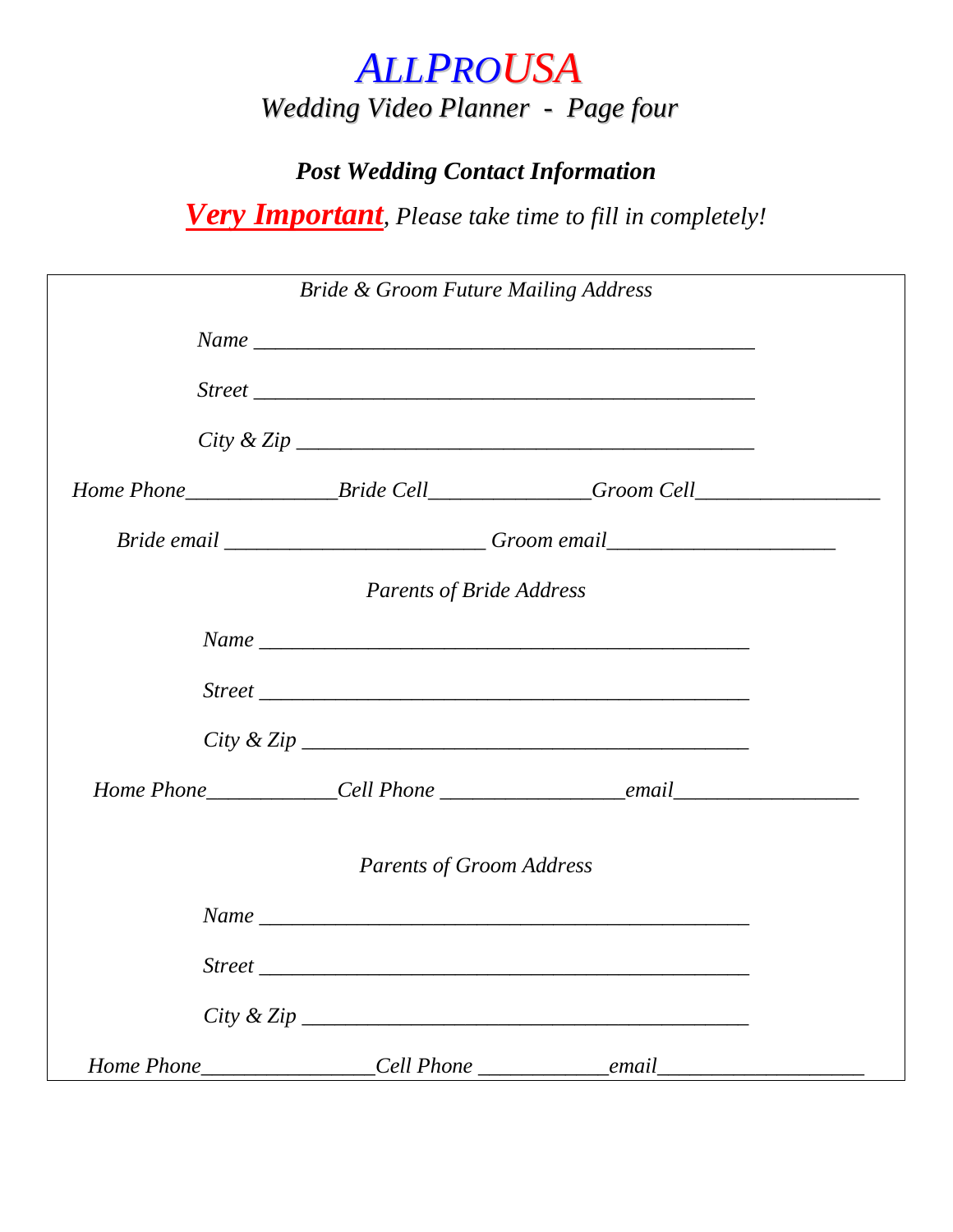## *ALLPROUSA Wedding Video Planner - Page Five*

#### *Wedding Day Suggestions*

#### *Small tips to make for a great wedding video*

#### *1. Arrange for flowers to be delivered to your house if you are having video coverage at the home. It makes for great video.*

*2. Tell the bridesmaids to be at your home fifteen minutes sooner than you really want them to arrive. This way everyone is ready for Photos & Video.* 

*3. Have the Groom, Best Man & Groomsmen be at the church one hour before the ceremony begins. (His parents also if possible)*

*4. For the Bride, remember to not jump out of the limo as soon as you arrive. We want to get that shot, so give us a minute or two to be ready. And remember To smile, even if it is difficult. It looks great when you smile!*

#### *5. Be sure the bridesmaids are not chewing gum when coming down the aisle.*

*6. When your father or escort brings you down the aisle and removes your veil, be sure he knows to give you a kiss before placing your hand in the hand of the groom. ( They often do forget )*

*7. Tell your escort not to try to immediately go to his seat after giving you away. It sometimes results in him stepping on the bridal train, or doing a quick hop when he sees it. Better to enjoy the moment and wait until you move ahead.*

#### *8. Be sure to look at each other, Not the minister, when doing your vows!*

*9. When lighting candles, try to do it so the guests can see. If possible go behind the candles. (This is not always possible)*

*10. When doing your first dance, ask your photographer to give you a minute or two before he steps in and asks you to look his way. There is normally plenty of time, and those first few moments are special.*

*11. Remember to tell anyone you know that is planning a wedding to call All Pro Video and DJs. Wedding Video Samples available at*

## **AllProUSA.com**